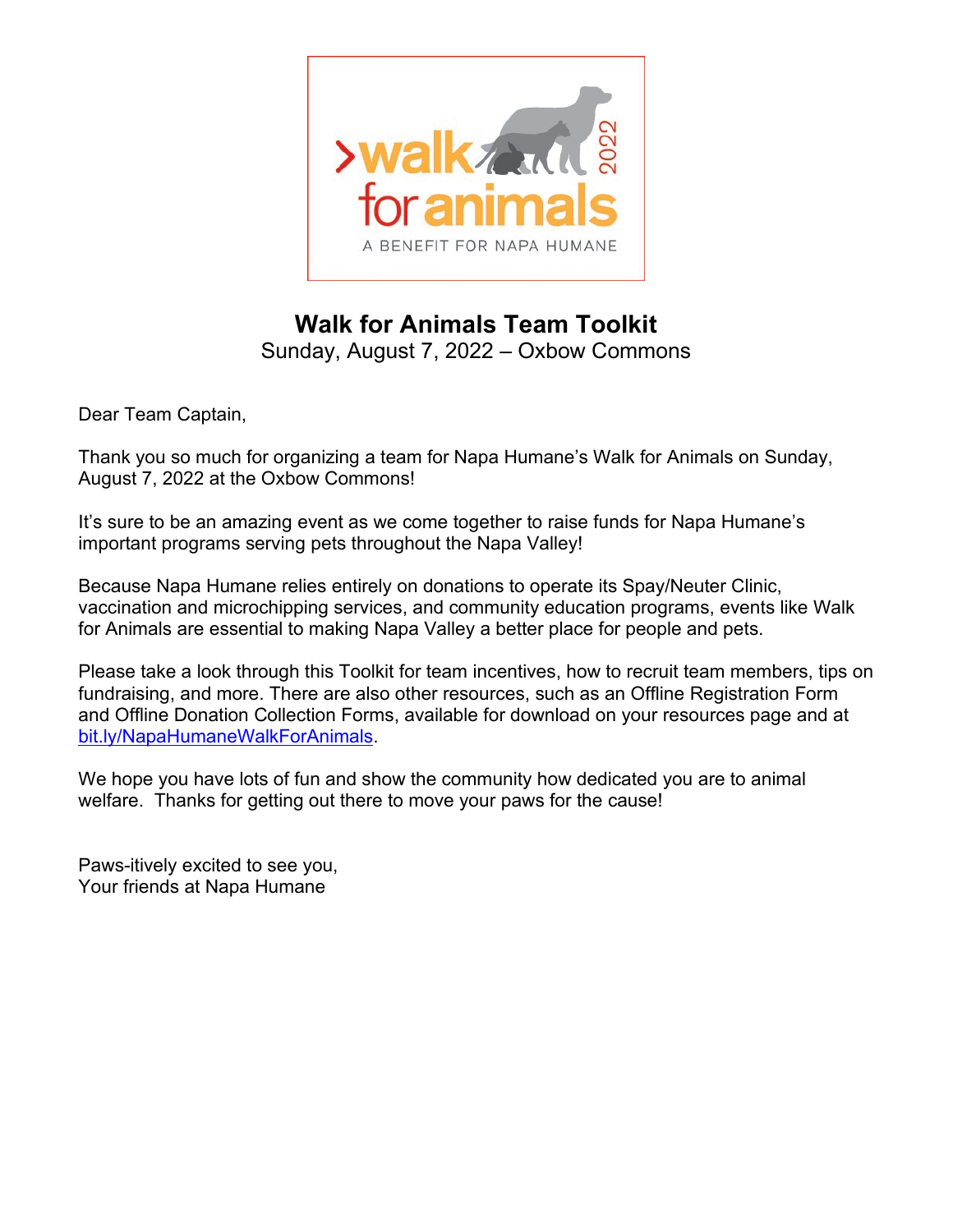# **Team Incentives**

#### **We Walk for the animals, but there's nothing like some additional incentives to get your tails waggin'. If your team is one of the top three fundraising teams, you will receive:**

- Recognition through a video to be featured on our Qgiv fundraising page
- Recognition on the Walk for Animals event webpage
- Recognition and spotlights in future campaigns
- A special thank you gift after Walk for Animals concludes

# **Recruiting Team Members!**

#### **The Walk will be a blast…but even more so in a pack, so pull together a team of friends, family or co-workers to raise funds and have more fun!**

- Once registered, designate yourself "team captain," log into your profile page, and create a team!
- Recruit team members by sending out the [Qgiv link](https://secure.qgiv.com/event/napawfa2022) to your potential team members via email, or simply ask over the phone or (safely) in-person!
- Each team member will first register as an individual and then join your team when prompted during the registration process.
- Even if someone can't participate in any Walk for Animals events, they can still register, be on your team, and raise funds for the animals.

# **Helpful Tips to Raising Funds**

As an individual walker or as a team, you have the power to discover the animal-lover in your friends, family, coworkers, and community by spreading the word about your participation in the Walk!

Here are some helpful fundraising tips!

### **Tell Your Personal Story**

Your Walk for Animals profile page is the strongest tool you have to raise funds. Please carefully and thoughtfully fill out your profile page with personal stories about your pets, your commitment to animal welfare, and why you are participating in the Walk for Animals. Did the Spay/Neuter Clinic help you get your pet neutered, microchipped, or vaccinated at an affordable price? Or maybe you are Walking in memory of a beloved cat? Did our Humane Education program teach you or your children how to be safe around cats and dogs? Post pictures of your animals – nothing gets people more involved than seeing adorable pets!

### **When Your Web Page is Ready, Share It!**

This we know to be true: the biggest secret of top fundraisers is…*they ask a lot of people for donations and they ask each person several times.* 

Remember, you are not asking for anything for yourself – you are asking someone to make a donation that will greatly improve the lives of animals.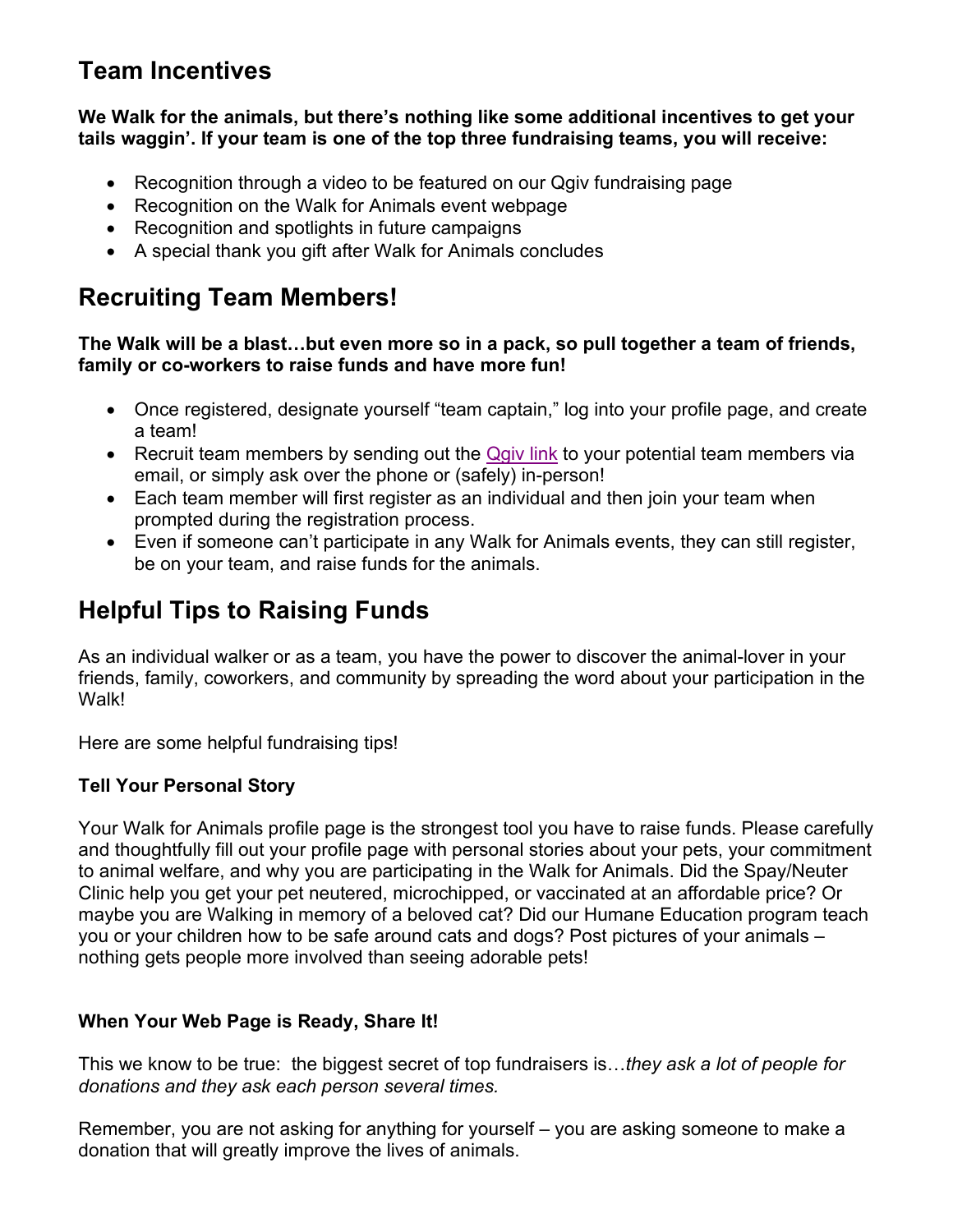$So$ 

- 1. Send the link to your Walk for Animals profile page to everyone in your email contact list – chances are, with the simple click of "send," you'll see your fundraising thermometer go up immediately!
- 2. Please don't hesitate to ask more than once, especially with email. If you don't get a response the first time, send a kind reminder. Explaining why you're reaching out again and why it's so important to you will encourage your friends and family to get involved.
- 3. A great way to promote your fundraising efforts is to put a link to your Walk for Animals profile page on your Facebook, LinkedIn, Instagram, or other personal web pages.
- 4. Does your company, business association, or club send out e-newsletters? Ask to promote your Walk for Animals fundraising efforts!
- 5. Above all, make it easy for potential donors to make that donation! Use a link that goes directly to donate button on your fundraising page or to the general event page: [https://secure.qgiv.com/event/napawfa2022/donate/.](https://secure.qgiv.com/event/napawfa2022/donate/) You can also use the shortened link to save space: [bit.ly/38WbfXY](https://bit.ly/38WbfXY)

## **But Don't Rely Only on the Web Alone!**

Napa Humane is extremely grateful for the amazing support of people in our community, like you, that give to animals in need. And you should be incredibly proud of your contribution! Tell everyone you're participating in Walk for Animals and ask for their help… it never hurts to ask! You'll find that we live in a wonderful community of animal lovers that want to help.

Here are a just a few ideas for collecting donations…we'd love to hear yours!

- Email is great for communicating, but it can be even more meaningful to ask people for their support in person.
- When you're out with your dog, everyone that says "Oh, what a cute dog! May I pet him/her?" (Of course, we know everyone says this to you because YOU have the cutest dog in the world!) Tell them about the Walk and ask them for a donation.
- Get on the agenda at staff, club, and neighborhood meetings.
- Ask clients, customers, classmates and coworkers to support your team (perhaps put a donation jar on your desk or in the break room?).
- Ask your boss or company to match your own donation.
- Ask local businesses for their support...and those that you rely on for services for example, have a hair appointment? Ask your stylist for his/her support!
- Make business card size flyers with your Walk for Animals profile page address.
- Hold a yard sale!
- Host a fundraising party or BBQ where guests donate for some good grub.
- How about a bake sale of human and dog treats, too?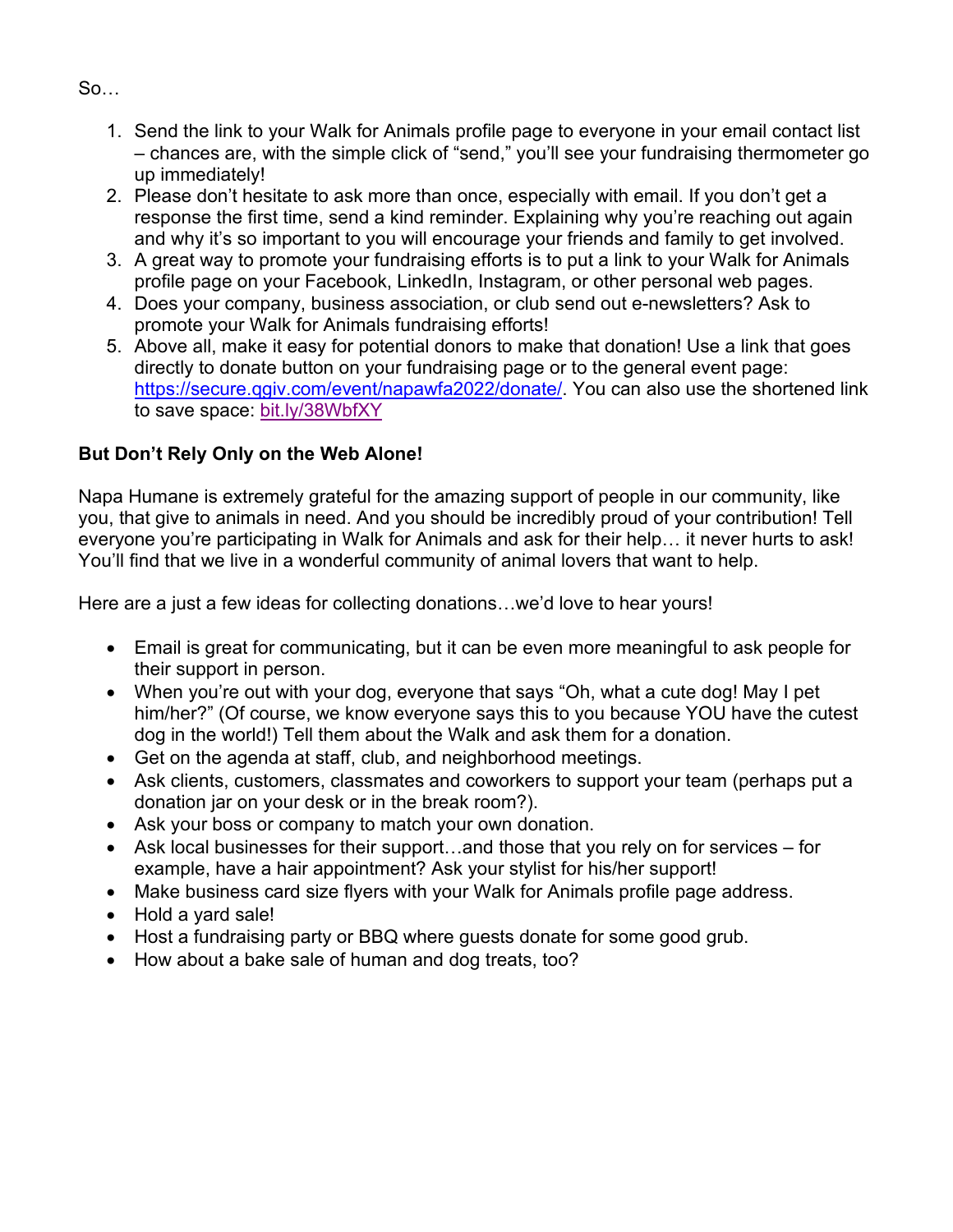### **A Little Competition Can Be Fun!**

Pick a nearby business, another department in your company, or another club and set your team's goal up against theirs! You can compete against the other team to raise the most money or to recruit the most members.

#### **Still not sure how to get started? Here is plan to raise \$500 in ten days…**

- Day 1 Get yourself started with a \$25 donation =  $$25$
- Day 2 Challenge three family members to match your \$25 donation =  $$100$
- Day  $3 -$  Ask your best friend for a \$25 sponsorship = \$125
- Day  $4 -$  Ask your boss for a company donation or a matching gift of \$25 = \$150
- Day 5 Ask five local friends to sponsor you for \$10 = \$200
- Day 6 Ask five out-of-town friends to sponsor you for \$10 = \$250
- Day 7 Gather support at work! Ask five co-workers for \$10 = \$300
- Day  $8 -$  Ask five neighbors to support you for  $$10 = $350$
- Day 9 Ask 10 people at your church, club, gym, school, etc. for \$10 each = \$450
- Day 10 Request a \$10 sponsorship from five local businesses = \$500

## **Above all…have** *fun!* **Thank you for your support of Napa Humane!**

## **About Walk for Animals**

A short stroll through Downtown Napa (with or without your pooch!) in support of companion animals throughout the Napa Valley! Registered Walkers will receive a Walk for Animals goodie bag, plus enjoy fun activities as they come together to raise donations for Napa Humane! We rely on this fundraiser to operate Napa Humane's Spay/Neuter Clinic and Humane Education program, so every dollar raised goes a long way to creating a healthy Napa Valley for our pets.

## **Where do donations go?**

Walk for Animals donations go toward helping pets and their people through Napa Humane's lifesaving programs. We rely 100% on private donations and receive no tax dollars or government funding. We are not affiliated with any other humane society or the ASPCA – that means that all of your donations go to help animals right here at home.

Read on to learn how your donations help animals!

### **Napa Humane's Low-Cost Spay/Neuter Clinic**

Napa Humane has operated our low-cost, high volume, Spay/Neuter Clinic for 25 years. In the last five years alone we've spayed or neutered nearly 23,000 dogs, cats, and rabbits, preventing millions of animals from being born. Millions? How can that be? Consider this: just one unspayed female cat, her mate, and all their offspring, producing two litters per year can total 11,801 kittens in those same five years.

So, you see, if our Clinic wasn't here to perform those thousands of surgeries, what would have happened to them all? Through these surgeries, we are constantly striving to create a community free of pet overpopulation, suffering, and homelessness.